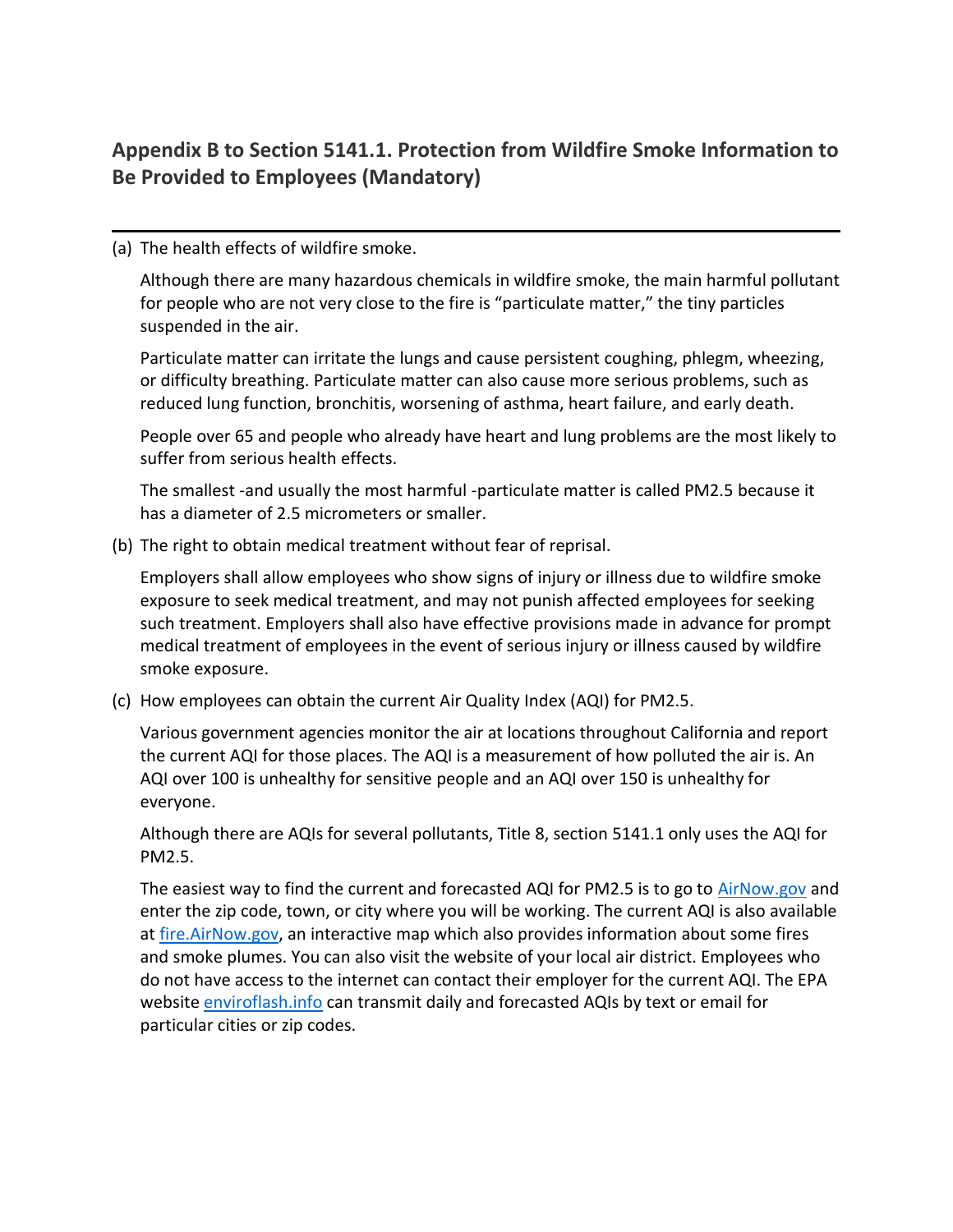(d) The requirements of Title 8, section 5141.1.

If employees may be exposed to wildfire smoke, then the employer is required to find out the current AQI applicable to the worksite. If the current AQI for PM2.5 is 151 or more, the employer is required to:

- (1) Check the current AQI at the start of each shift and periodically thereafter.
- (2) Provide training to employees.
- (3) Lower employee exposures.
- (4) Provide respirators and encourage their use.
- (e) The employer's two-way communication system.

Employers shall alert employees when the air quality is harmful and what protective measures are available to employees.

Employers shall encourage employees to inform their employers if they notice the air quality is getting worse, or if they are suffering from any symptoms due to the air quality, without fear of reprisal.

\_\_\_\_\_\_\_\_\_\_\_\_\_\_\_\_\_\_\_\_\_\_\_\_\_\_\_\_\_\_\_\_\_\_\_\_\_\_\_\_\_\_\_\_\_\_\_\_\_\_\_\_\_\_\_\_\_\_\_\_\_\_\_\_\_\_\_\_\_\_\_\_\_\_\_

The employer's communication system is: \_\_\_\_\_\_\_\_\_\_\_\_\_\_\_\_\_\_\_\_\_\_\_\_\_\_\_\_\_\_\_\_\_\_\_\_\_\_\_\_

(f) The employer's methods to protect employees from wildfire smoke.

Employers shall take action to protect employees from PM2.5 when the current AQI for PM2.5 is 151 or greater. Examples of protective methods include:

(1) Locating work in enclosed structures or vehicles where the air is filtered.

(2) Changing procedures such as moving workers to a place with a lower current AQI for PM2.5.

(3) Reducing work time in areas with unfiltered air.

(4) Increasing rest time and frequency, and providing a rest area with filtered air.

(5) Reducing the physical intensity of the work to help lower the breathing and heart rates.

\_\_\_\_\_\_\_\_\_\_\_\_\_\_\_\_\_\_\_\_\_\_\_\_\_\_\_\_\_\_\_\_\_\_\_\_\_\_\_\_\_\_\_\_\_\_\_\_\_\_\_\_\_\_\_\_\_\_\_\_\_\_\_\_\_\_\_\_\_\_\_\_\_\_\_

The employer's control system at this worksite is:

(g) The importance, limitations, and benefits of using a respirator when exposed to wildfire smoke.

Respirators can be an effective way to protect employee health by reducing exposure to wildfire smoke, when they are properly selected and worn. Respirator use can be beneficial even when the AQI for PM2.5 is less than 151, to provide additional protection.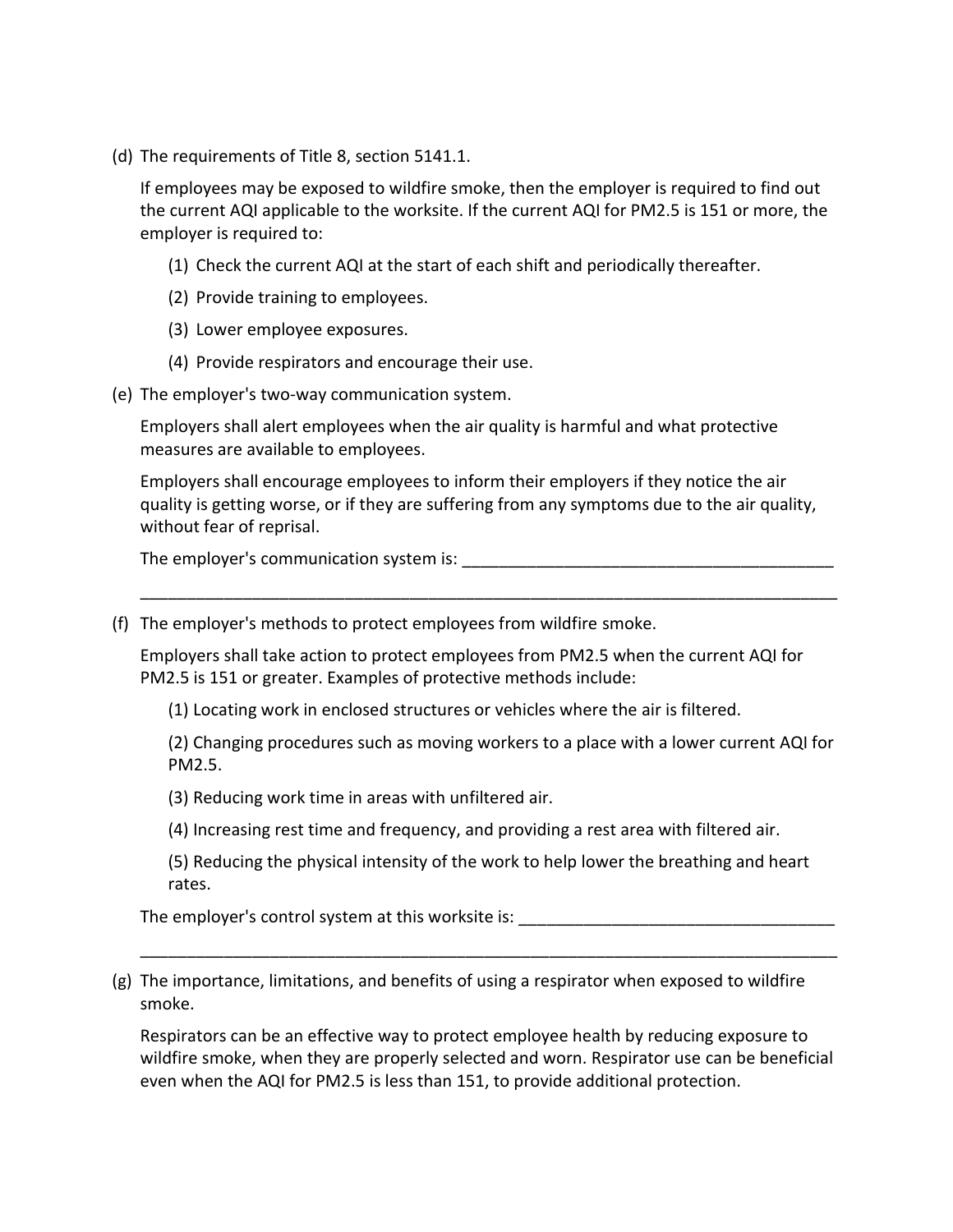When the current AQI for PM2.5 is 151 or greater, employers shall provide their workers with proper respirators for voluntary use. If the current AQI is greater than 500, respirator use is required, except in emergencies.

A respirator should be used properly and kept clean.

The following precautions shall be taken:

(1) Employers shall select respirators certified for protection against the specific air contaminants at the workplace. Respirators must be certified by NIOSH, the National Institute for Occupational Safety and Health of the U.S. Center for Disease Control and Prevention. A label or statement of certification should appear on the respirator or respirator packaging. It will list what the respirator is designed for (particulates, for example).

Surgical masks or items worn over the nose and mouth such as scarves, T-shirts, and bandannas will not provide protection against wildfire smoke. An N95 filtering facepiece respirator, shown in the image below, is the minimum level of protection for wildfire smoke.

- (2) Read and understand the manufacturer's instructions on the respirator's use, care, and replacement, along with any warnings regarding the respirator's limitations. If the respirator is reusable, read and understand the instructions for cleaning and maintenance. The manufacturer's instructions must be followed except for medical evaluations, fit testing, and shaving of facial hair, which are recommended but not required for voluntary use of filtering facepiece respirators.
- (3) Do not wear respirators in areas where the air contains contaminants for which the respirator is not designed. A respirator designed to filter particles will not protect employees against gases or vapors, and it will not supply oxygen.
- (4) Employees should keep track of their respirator so that they do not mistakenly use someone else's respirator.
- (5) Employees who have a heart or lung problem should ask their health care provider before using a respirator.
- (h) How to properly put on and use the respirators provided by the employer.

To get the most protection from a respirator, there must be a tight seal around the face. A respirator will provide much less protection if facial hair interferes with the seal. Loosefitting powered air purifying respirators may be worn by people with facial hair since they do not have seals that are affected by facial hair.

The proper way to put on a respirator depends on the type and model of the respirator.

For those who use an N95 or other filtering facepiece respirator mask that is made of filter material:

(1) Place the mask over the nose and under the chin, with one strap placed below the ears and one strap above.